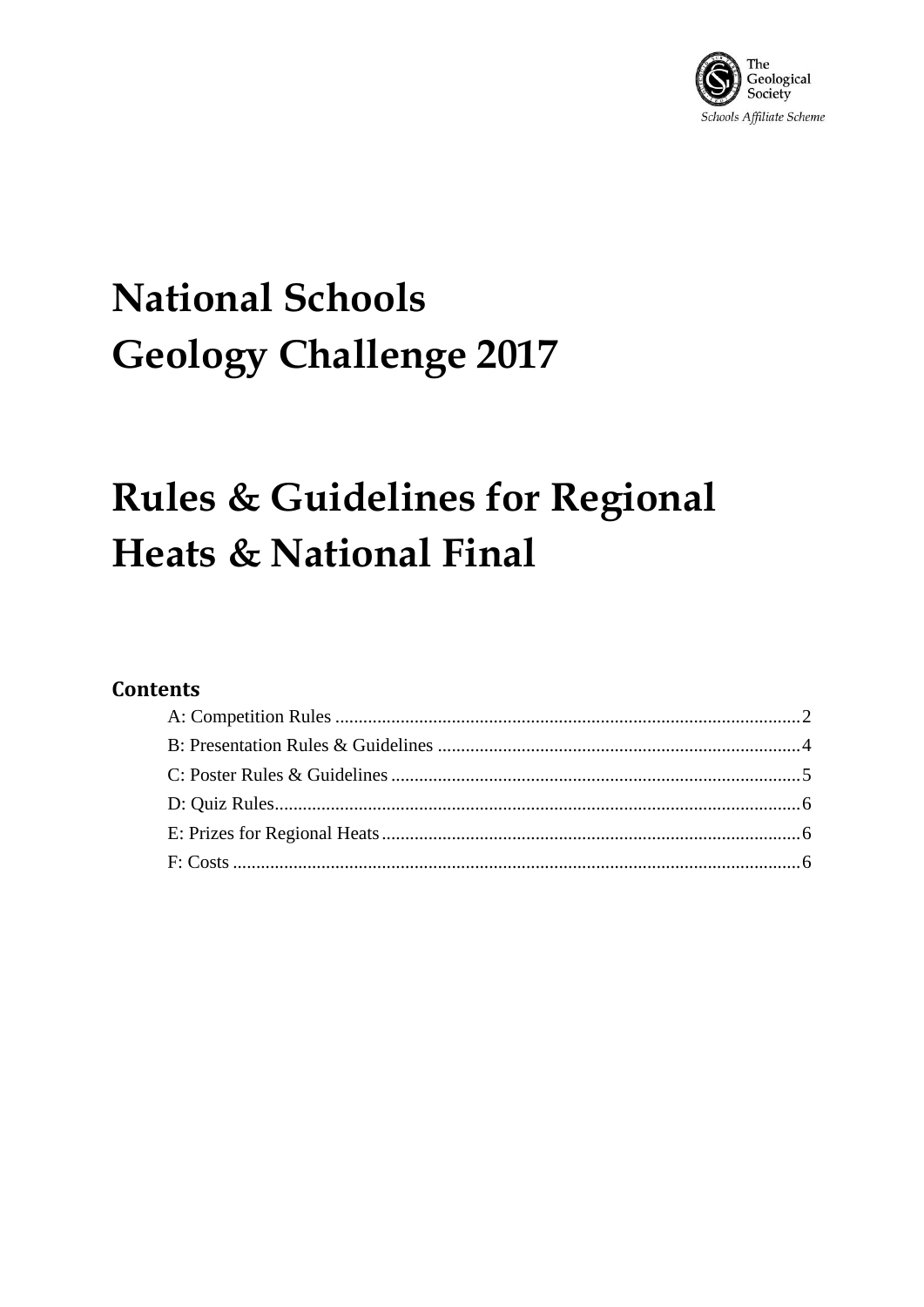

### <span id="page-1-0"></span>**A: Competition Rules**

- 1. The "National Schools Geology Challenge" is a Geological Society event, with initial Regional Heats held in the Regions, and the Final held at Burlington House.
- 2. Regional Heats are organised by the Regional Groups, involving schools within their postcode areas only. One school must take on the role of 'host' for the Regional Heat – this should be arranged between the Regional Group and the schools. Heats are usually evening events and ideally should take place by the end of February. (This allows for planning of the Final, which is generally in late April).

Once a Regional Group decides that they will definitely take part in the Schools Challenge they should contact the Geological Society to confirm their participation and pass on the date when their Regional Heat will be held.

- 3. Some Regional Groups may decide not to take part; or a Regional Heat may be cancelled at short notice. This does not mean that schools in this Region are prevented from putting forward a team. If this situation arises the school(s) concerned can either:
	- Contact a neighbouring Regional Group and request that they are included in that local Heat
	- OR submit a poster on a theme decided by Burlington House, as a 'Direct Entry'. In the event that more than one school from a Region that is not holding a Heat would like to take part in the Challenge, the Geological Society will decide which school team should progress to the National Final. Schools should contact the Geological Society to make a poster entry in this way; the rules described in **sections B & C will apply**.
- 4. Schools should only apply as a 'Direct Entry' **if no Regional Heat is being held** by their Regional Group. If a Regional Heat is taking place, schools must first compete in the heat before progressing to the Final. Regional Groups will be notified of all teams that apply via 'Direct Entry' to the Challenge.
- 5. A maximum of 6 students are allowed in a school team. However for teams that progress to the National Final, it should be noted that no more than 4 students can take part in the quiz round.
- 6. Regional Heats must include a poster and presentation round. However the inclusion of a quiz is optional (but is good practice for the Final!). The host school and Regional Group should agree the theme for posters and presentations. Once confirmed, this theme must be used for both the Regional Heats and the Final for teams in this Region.

Previous themes have included:

*Most inspiring geological location in the UK; Our geological hero; How geologists can save the planet; Geological events that shape our world* 

We suggest that the Regional Group arranges a meeting with the host school before the Heat to discuss the theme and plan the evening.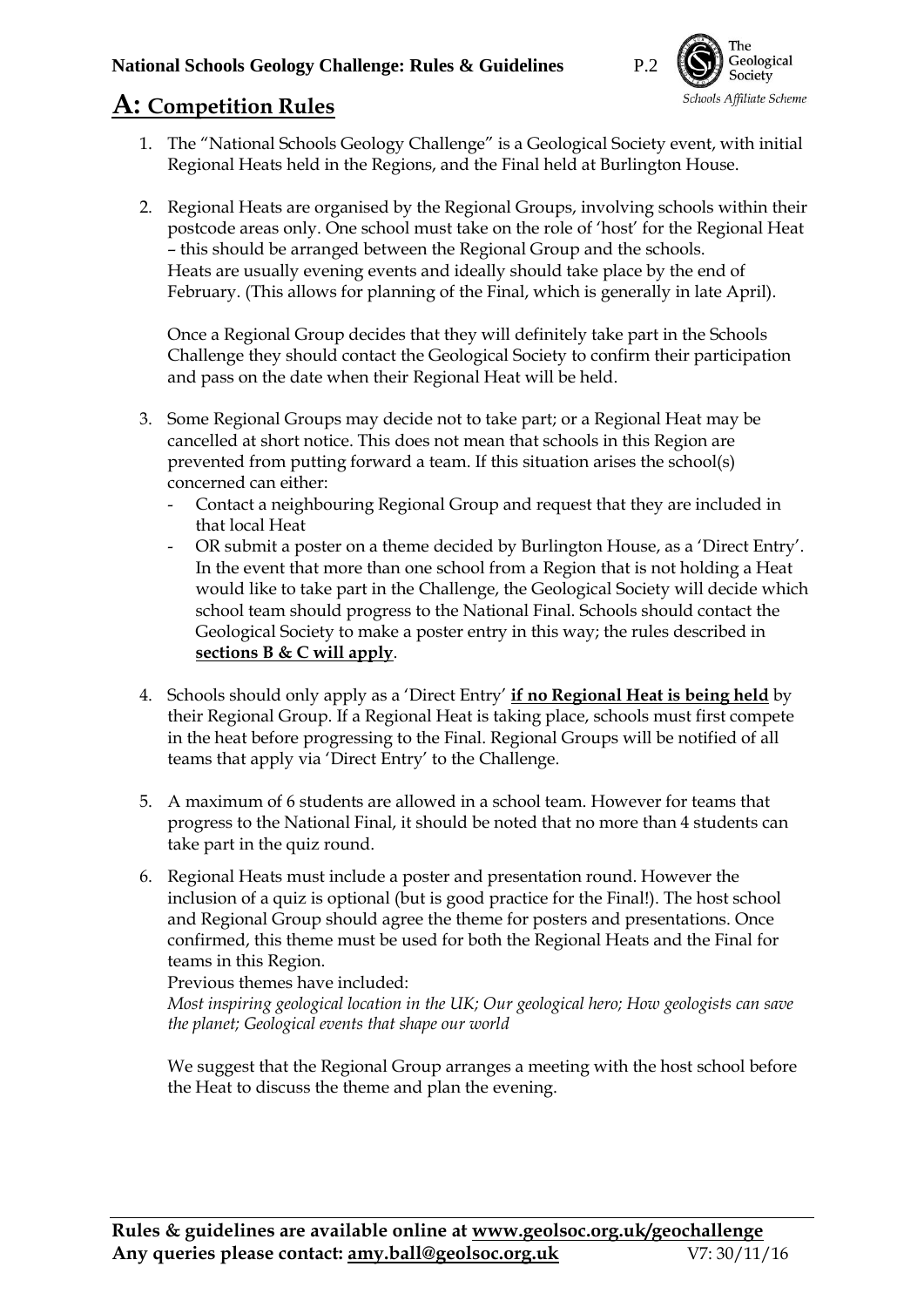

7. Judges:

#### **At Regional Heats:**

Judges should be selected jointly by the Regional Group and the host school. Note that members of staff from schools taking part are not allowed to be judges! **At the Final:**

A panel of judges selected from industry and academia will be appointed by the Geological Society to assess teams at the National Final.

- 8. The Regional Heats **AND** National Final will be split into 3 stages and marked as follows:
	- 1. 5 minute presentation on chosen topic (see **section B**)
		- **50% of total score** (2 individual marks, each constituting 25%)
	- 2. Poster to display on chosen topic (see **section C**)
		- **25% of total score**
	- 3. Quiz (if used this is optional for Regional Heats) (see **section D**)
		- **25% of total score**
- 9. **Presentation Scoring**: Each school must make a presentation using the same geologically-themed topic at both the Regional Heat and the Final. Presentations will be awarded **two** individual marks between one (low) and ten (high):

**1st Mark:** Based on the content of the presentation **2nd Mark**: Based on the delivery by the speakers

10. Schools that win in Regional Heats are permitted to make minor changes to their presentations for the Final, following advice they receive at this stage. However they cannot change their theme after the Regional competition.

#### 11. **Poster Scoring**:

Posters will be allocated a mark between 1 (low) and 10 (high) by each judge based on the following criteria:

- How well the chosen topic is displayed as a poster.
- The effectiveness of the use of colour, images and text in the poster.
- Evidence of investigation and/or original thought in the poster.
- The best poster overall.

#### 12. **The winning school to be that with the highest overall score (percentage)**.

13. Please let the Geological Society know the name of the school team, teacher in charge, and topic (title) that should be included in the programme for the Final by **Friday 3 March 2017.**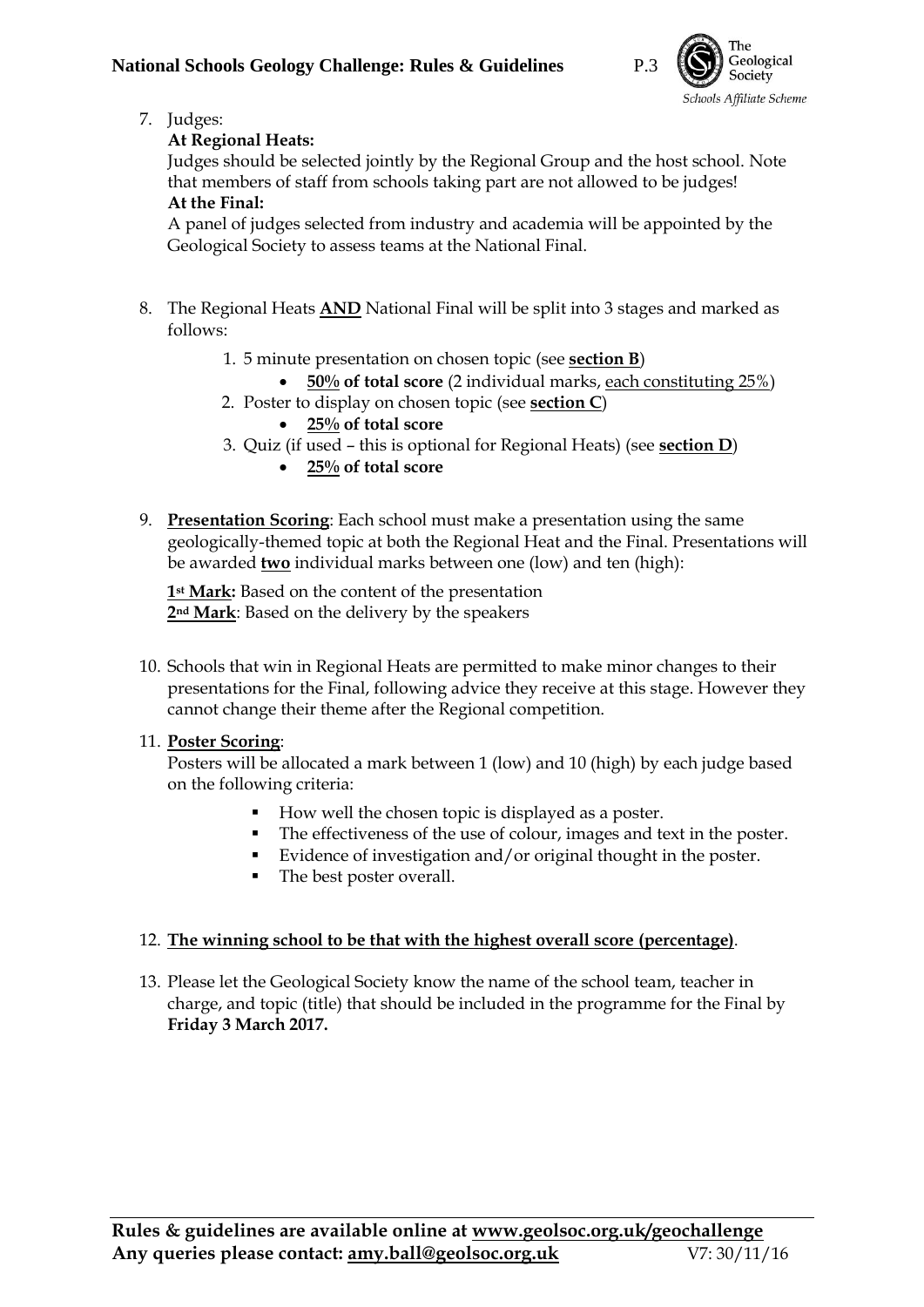

## <span id="page-3-0"></span>**B: Presentation Rules**

- 1. Presentations must be no longer than **6 minutes** (preferably only 5 minutes).
- 2. During a presentation, teams will be told when they have 1 minute remaining. Judges are entitled to deduct marks if a presentation exceeds 6 minutes.
- 3. All presentations must have a computer-based **slide-show** component.
- 4. Not all members of a group have to present the talk, but **at least 2** must do so.
- 5. A final slide with **key references** (minimum 2 and maximum 5) is required.
- 6. All presentations must include a **title page** and this must contain:
	- 1. The title of the project
	- 2. The name of the school of the students (and their logo if possible)

#### **Presentation guidelines – tips for a successful presentation**

- 1. Make the presentation **attractive**! Ensure it uses lots of colour and that it contains many clear images. Don't just use default themes – design your own.
- 2. Text should only be relatively brief; bullet points or numbered points are essential. Also ensure you are not just reading off the slides. The text in these only serves as a guide to the audience; you must expand on the text.
- 3. You can use any slideshow software to make the presentation but Microsoft Powerpoint is preferable for compatibility purposes. Also, if you are designing the presentation on a Macintosh computer, please test it on a Windows computer to ensure there are no compatibility problems such as moving text or images.
- 4. When including diagrams or graphs, make it really obvious what the audience should see. For example, use arrows or circles to pick out/highlight particular aspects of an image or diagram.
- 5. The time limit of 6 minutes is **strict**. It is highly recommended that your group **practice the presentation** and time it to ensure it falls safely within the 6 minutes.
- 6. It is further recommended that one member of the group operates the presentation (i.e. changes the slides).
- 7. Please remember that having too many slides can cause issues with timing. The audience should have time (at least 20 seconds) to view each slide.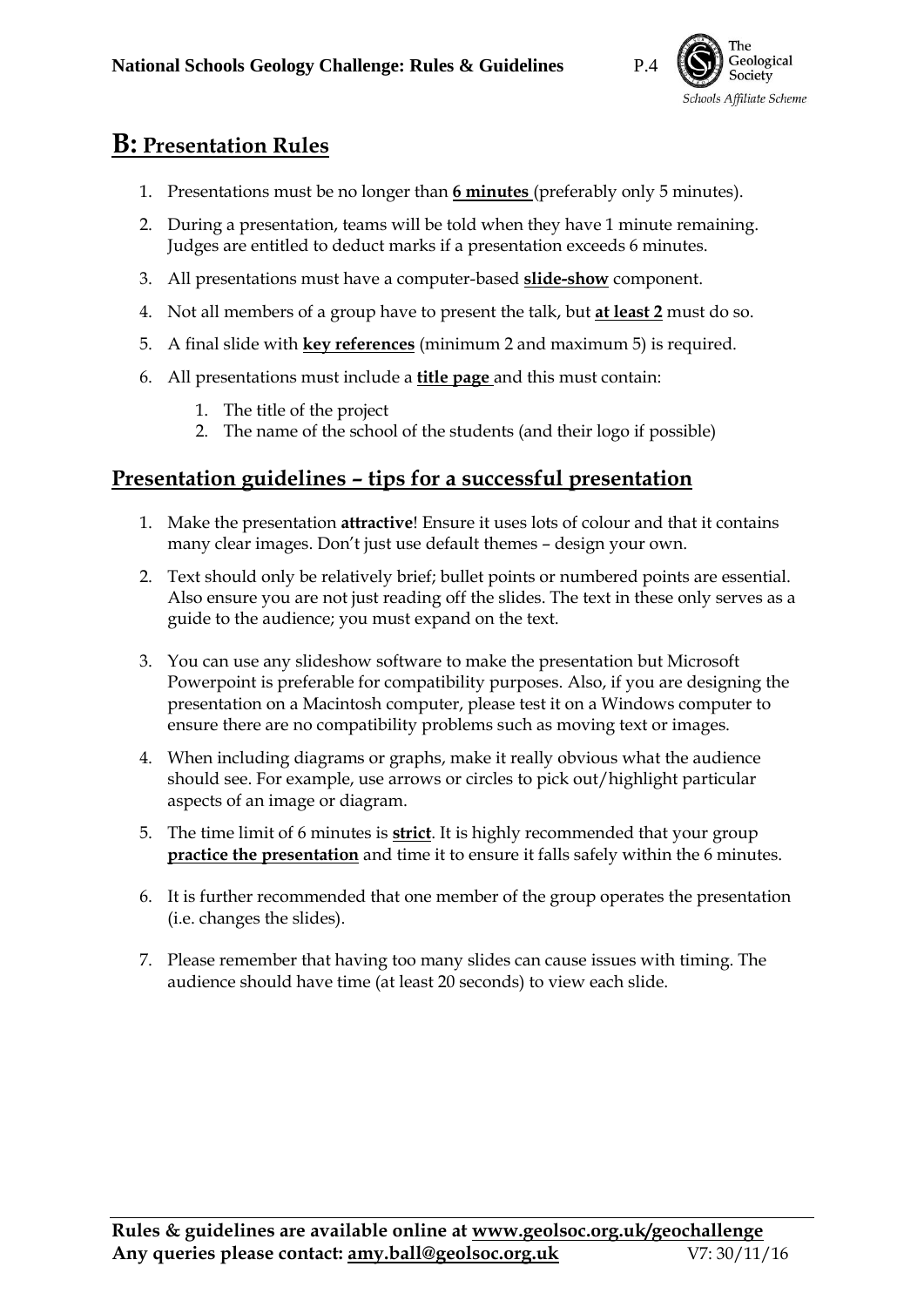#### **National Schools Geology Challenge: Rules & Guidelines** P.5

## <span id="page-4-0"></span>**C: Poster Rules**

- 1. All posters should be **A1 size** (594 x 841mm) and can be landscape or portrait.
- 2. Any font style can be used, as long as it is easily legible, but all main text on the poster must be **no smaller than size 14** (excluding references and image captions).



The

3. Posters should include **at least 5 images or figures** (e.g. photographs, maps, diagrams, graphs etc.) and all must have figure captions (the text for these captions can be less than size 14).

**841mm**

- 4. The **name** and/or logo of your school must be on the poster (text no smaller than size 14).
- 5. All posters should include a **minimum of 2 and a maximum of 5 key references** (the text for the references can be less than size 14). These should be written in a banner or in a dedicated text box at the bottom of the poster. There is no requirement to include references in the text, but it is completely acceptable to do so.
- 6. An **abstract or summary** (no more than 250 words long) is required at the top of the poster. This gives a very brief overview of the content of the entire poster.
- 7. If possible, ensure the poster is **saved as a PDF file**. We understand that printing A1 sheets can be expensive. Therefore we accept posters put together from 4xA3 sheets or as sections glued onto an A1-sized sheet. These do not have to be saved as a PDF file.

#### **Poster Guidelines – tips for a successful poster**

- 1. Use lots of colour and images. Make sure the images are clear and relatively large if possible. In essence, **keep it professional but make it attractive!**
- 2. Text should be not too brief. However, make sure to sometimes use things like bullet points to break up the text rather than just writing long paragraphs. Titles should be large and clear.
- 3. Make the poster in Microsoft PowerPoint or Adobe Illustrator. Make sure you **define the size of the poster page prior to working on it**.
- 4. When including things like diagrams or graphs, make it really obvious what someone viewing the poster should be seeing. For example, use arrows to pick out particular aspects of an image or diagram.
- 5. Text should be broken up into numbered segments. **For example**:
	- 1. Abstract/summary
	- 2. Introduction
	- 3. Geology of area studied
	- 4. Importance of predicting earthquakes
	- 5. Current research on prediction/Case study
	- 6. Conclusions and/or implications